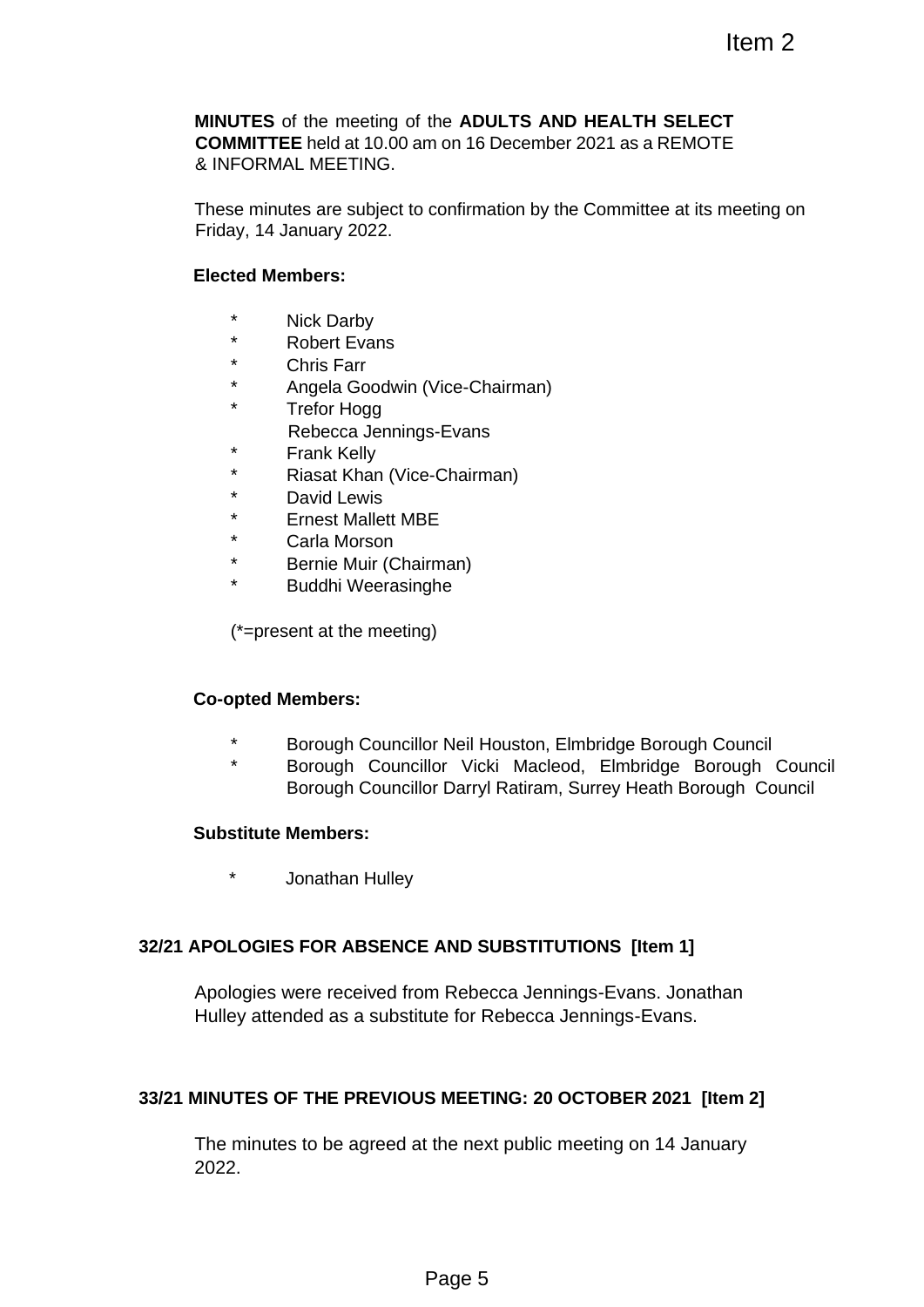# **34/21 DECLARATIONS OF INTEREST [Item 3]**

Trefor Hogg declared a personal interest as a community representative for Frimley Clinical Commissioning Group.

### **35/21 QUESTIONS AND PETITIONS [Item 4]**

None received.

### **36/21 SCRUTINY OF 2022/23 DRAFT BUDGET AND MEDIUM-TERM FINANCIAL STRATEGY 2026/27 [Item 5]**

#### **Witnesses:**

- Sinead Mooney, Cabinet Member for Adults and Health
- Simon White, Executive Director for Adult Social Care
- Ruth Hutchinson, Director of Public Health
- Wil House, Strategic Finance Business Partner (Adult Social Care and Public Health)
- Anna D'Alessandro, Director of Finance (Corporate and Commercial)
- Rachel Wigley, Director of Finance (Insight and Performance)
- Adam Whittaker, Senior Strategy and Policy Lead
- Immy Markwick, Mental Health Lead (Independent Mental Health Network)

#### **Key points raised during the discussion:**

1. The Director of Public Health provided an update to the Select Committee regarding the current situation of the COVID-19 pandemic. Surrey had some of the highest rates of positive COVID-19 cases in the country, which was different to the trends seen in 2020 where higher rates were found in the north of England. The Director shared a slide (Annex 1) which showed a ranking of seven day case rates for lower-tier local authorities in England from 5 December 2021 to 11 December 2021. Three out of the top 20 of the lower-tier local authorities with the highest seven day rates were found in Surrey, with Reigate and Banstead recording the highest rates in the whole country. The Director highlighted that the number of confirmed Omicron cases within the county were only the tip of the iceberg, as they were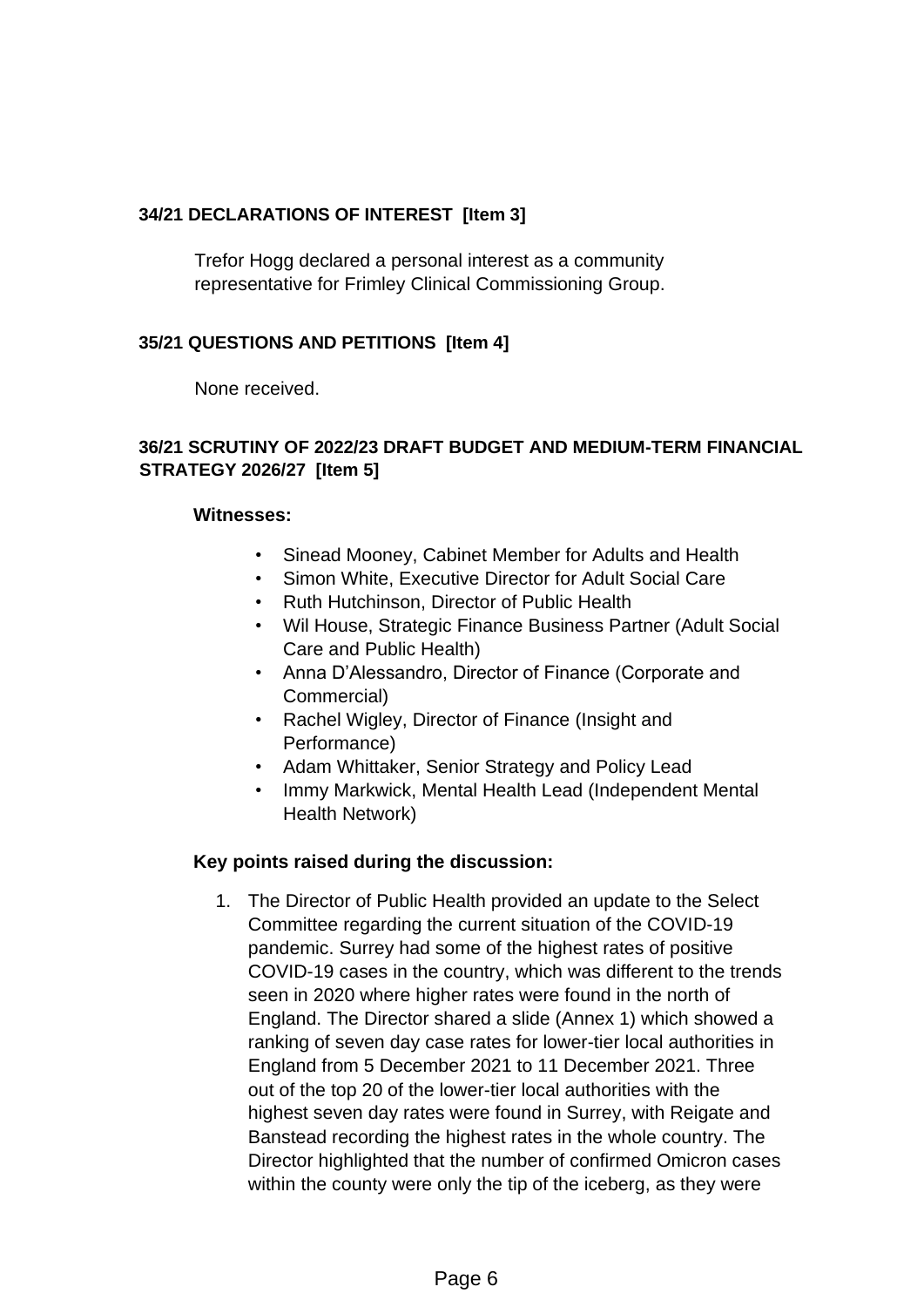likely to be a significantly higher in reality. The Director noted that this was a rapidly changing situation.

- 2. The Cabinet Member for Adults and Health introduced the report and the context which underpinned it. The Cabinet Member welcomed the government's decision to reform Adult Social Care (ASC) and its focus on the front-line social care workforce and prevention agenda. Both demand and cost in ASC exceeded the funding provided by central government which had led to higher thresholds to access services. The proposed increases in national insurance would drive up cost for providers and would add to challenges with recruitment and retention. The Cabinet Member noted that arrangements were being made for her to shadow a care home and a care provider in the community once it was safe to do so, and the findings of these visits would be shared with the Select Committee in due course. The invitation was extended to Members of the Select Committee.
- 3. The Director of Finance (Corporate and Commercial) noted that the Council was expecting the provisional Local Government Finance Settlement from central government today (16 December 2021). Following a briefing with Cabinet Members, information on the settlement would be shared with all Members. It would take longer to understand how the settlement could change the budgetary gap. The draft budget was established in line with the Community Vision 2030 and the Council's priority objectives. The 2022/23 draft budget presented a net gap of £19.5 million. It had been assumed that the Council would receive circa £16 million from the settlement and this had been factored into the draft budget. The Council presented a circa £50 million efficiency programme, which included £19.4 million efficiencies in the Adult Social Care Directorate and £0.3 million in the Public Service Reform and Public Health Directorate. There was no planned use of any reserves for 2021/22 at this point in time, which suggested a reserves balance of £196.7 million at the end of the financial year.
- 4. Regarding the consultation and engagement process with residents, the Senior Strategy and Policy Lead informed the Select Committee that it was strongly felt by residents that funding for services which supported vulnerable residents should be protected. Where the rationale for increasing council tax and/or use of the ASC precept was to protect funding for those services, residents were more likely to support such a rise. The closing date for the consultation on the draft 2022/23 budget was 28 December 2021. This process would help to identify potential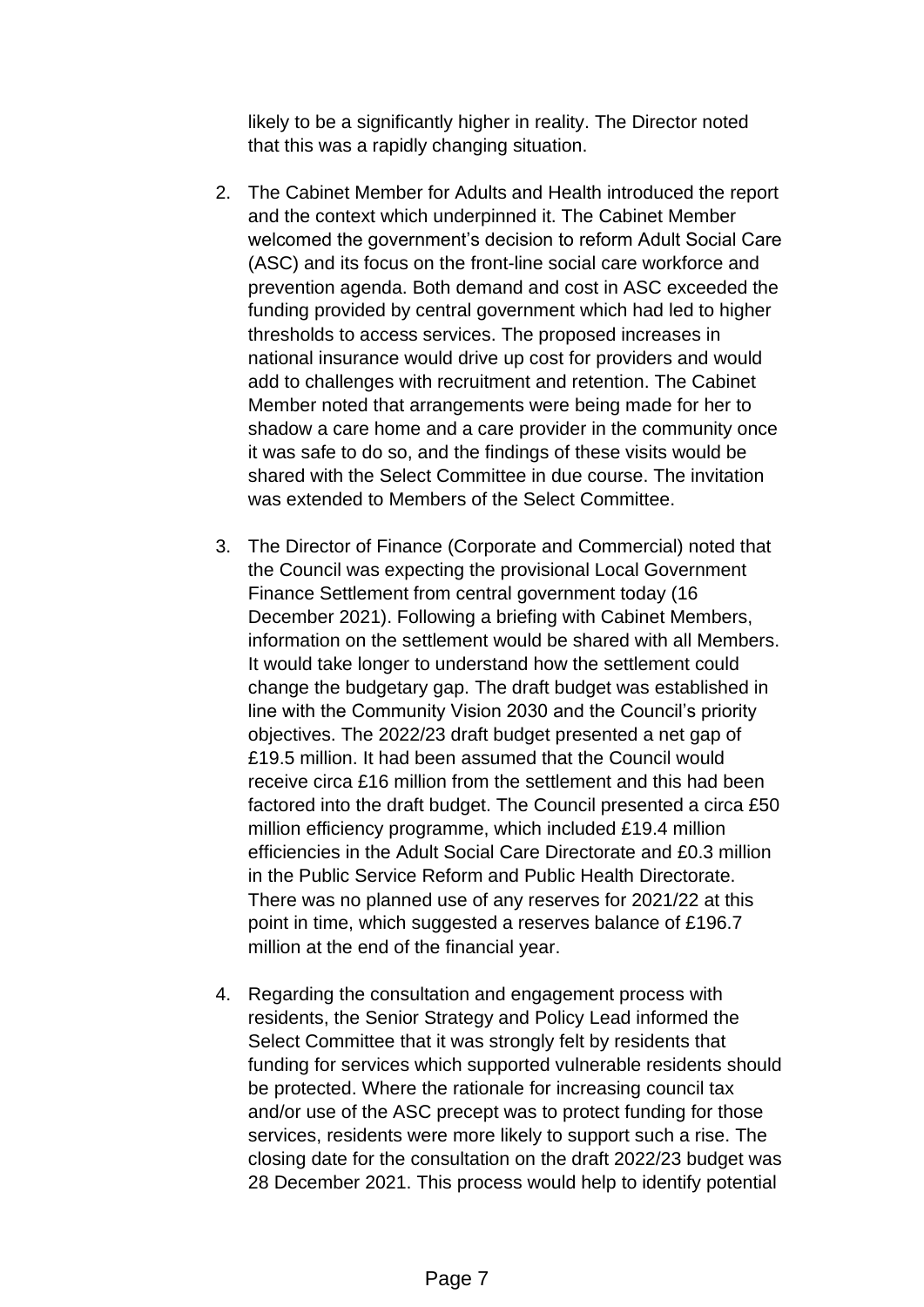areas of support and resistance within the draft budget before going to Cabinet on 25 January 2022.

- 5. The Director of Finance (Insight and Performance) explained the rationale behind the Twin-Track approach. Any changes as a result of the Local Government Finance Settlement would come back to the Select Committee in early 2022 if possible, to allow for scrutiny of such proposals. Work undertaken had followed guiding principles which included being enabled by data and insight and maintaining a focus on outcomes.
- 6. The Executive Director of Adult Social Care introduced the ASC draft budget for 2022/23. A strength-based approach was adopted to promote people's independence and well-being and reduce dependence and a life-long reliance on care services. This aimed to shift support away from institutional models of care, unless such models were the only option to appropriately support people who have the most complex needs. The intention was to support residents to remain in their own home or supported accommodation where possible. The numbers of residents who were receiving care had fallen during the pandemic, whilst the average cost of care had increased sharply. The full year cost of care packages delivered in 2021/22 was likely to be circa £18 million above the current budget, which had been built into next year's (2022/23) budget as a pressure. The hospital discharge programme had resulted in increased unit costs for ASC. The impact of ASC's transformation programme was demonstrated by the fact that since 2017/18, the Council's spend on ASC had increased by 8% compared to 14.5% in the South East.
- 7. The Director of Public Health explained that there were strict criteria for the use of the Public Health (PH) Grant (£38.6 million for the Council), a reasonable proportion of which was allocated to other departments which spent the money according to the grant requirements. The Treasury was yet to announce whether the council would receive extra allocation regarding the COVID Outbreak Management Fund, or if funding received to date could be carried forward into 2022/23.
- 8. The Chairman asked how confident the officers were that the red- and amber-rated efficiencies would be achieved and what impact such efficiencies might have on service users. The Executive Director of Adult Social Care responded that at this stage in the process, it would be expected that a large proportion of the proposed efficiencies would be rated amber or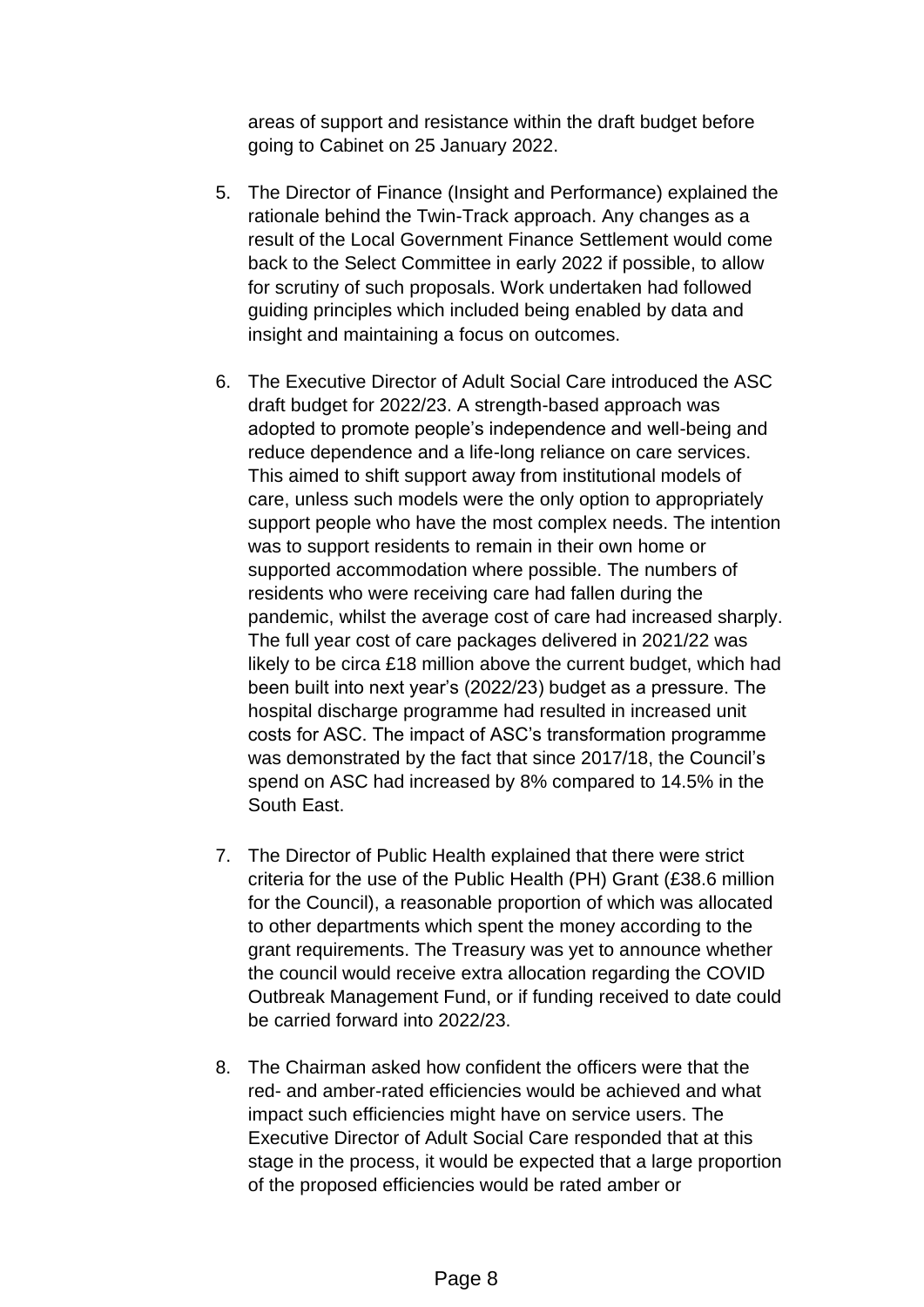red. These efficiencies were considered challenging in a variety of ways, but if they were not considered challenging then the Service would already be doing them. The Cabinet Member for Adults and Health explained that a robust monitoring mechanism sits behind these challenging efficiencies which provided a level of confidence. The Strategic Finance Business Partner (ASC and PH) added that there were no savings which were solely rated red.

- 9. The Chairman enquired about the sustainability and risks of the Learning Disabilities and Autism (LD&A) efficiencies. The Executive Director of Adult Social Care explained that expenditure on LD&A had risen, and would continue to do so, due in large to those transitioning from Children's Services into ASC every year. The Chairman asked about the rationale behind the assumptions related to LD&A efficiencies, particularly those related to day care, as well as the suspected demand in this area in 2022/23. The Executive Director of Adult Social Care explained that the proposed efficiencies in this area were focused around changing the model of day care services and a maximisation of independence. The approach had shifted to making services accessible to those with LD&A and supporting those currently in institutional models of day care to enjoy universally accessible activities. The Executive Director of Adult Social Care noted the importance of responding to the needs of families this would affect. The Chairman asked about the lessons learnt from the first lockdown and the financial steps that ASC would take to support families with LD&A needs if restrictions tightened further or another lockdown was introduced. The Cabinet Member for Adults and Health shared that during lockdown and COVID restrictions, the Council was able to offer providers with a great deal of support, particularly financially. Conversations had taken place with providers, such as Surrey Care Association, to understand what more the Council could do to support them should that situation arise.
- 10. A Member asked how confident officers were that the forecasts were accurate and what assurances could be provided to the Select Committee. The Strategic Finance Business Partner (ASC and PH) explained that it was a rapidly changing situation, however the draft budget proposed, a sizeable increase in ASC's budget of £18.6 million between 2021/22 and 2022/23. A robust monthly monitoring process enabled the Council to be clear on how expenditure on ASC services compared to the budget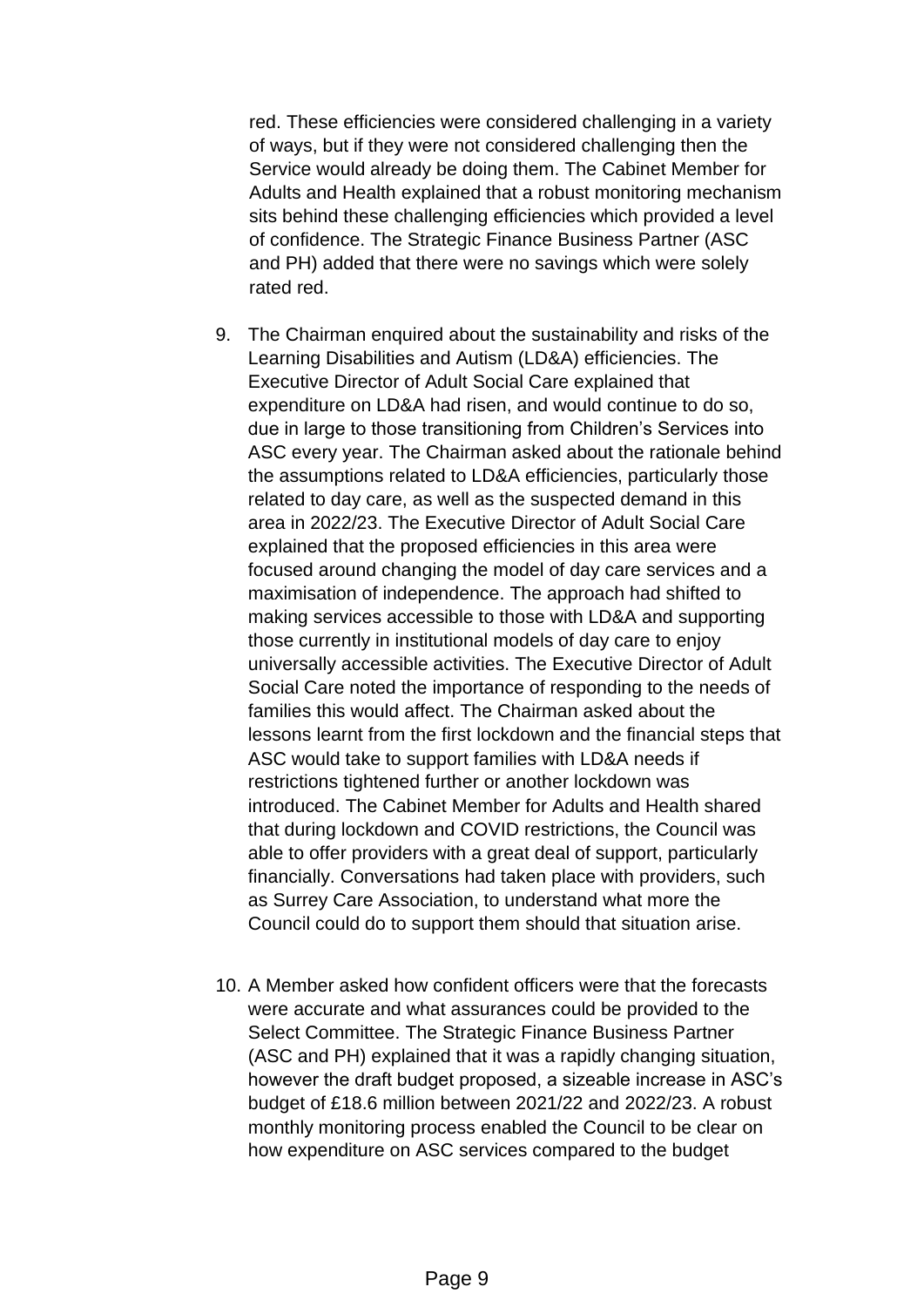proposals. The Member asked whether the potential financial impact of the Omicron variant had been factored into the reserves for 2022/23. The Director of Public Health explained that the risk of a new variant had remained on the corporate risk register and that through using COVID reserves, PH could flex their services as appropriate.

- 11. A Member asked what contingency plans had been established to reshape services if the county was faced with adverse outcomes from the Omicron variant and any future variants. The Executive Director of Adult Social Care responded that with all future options, a best-case and worst-case scenario were accounted for. The Director of Public Health explained that this would be when the Local Outbreak Management Plan would be utilised which provided a framework of how to respond to changes in the pandemic. The Director of Finance (Corporate and Commercial) stated that from the 2021/22 financial year, the Council had circa £11 million of reserves and contingencies which could be added to the 2022/23 budget, any unspent money from 2021/22 was assumed it could be carried over. The Spending Review had not announced any new COVID related grants.
- 12. A Member enquired about the dilemma surrounding the amount the Council was able to pay for services from providers and the cost at which providers could provide such services for, as well as inflationary increases and national insurance increases. The Executive Director of Adult Social Care explained that once the settlement had been received, the Council could review the general level of inflation offered to the sector and it was hoped this could be a generous offer. The intent was to reduce variation of the cost for services, which would create savings and could be achieved without damaging the provider's underlying business model. The Cabinet Member for Adults and Health added that this was one of the single biggest challenges the directorate was facing in this draft budget and it was a key priority.
- 13. The Mental Health Lead for the Independent Mental Health Network asked for reassurance that mental health would be a focus of forthcoming budgets to ensure that ASC capacity could meet the increased demand on the Service as a result of mental health issues. The Executive Director of Adult Social Care acknowledged the impact that the pandemic has had on residents' mental health and the increased demand this had put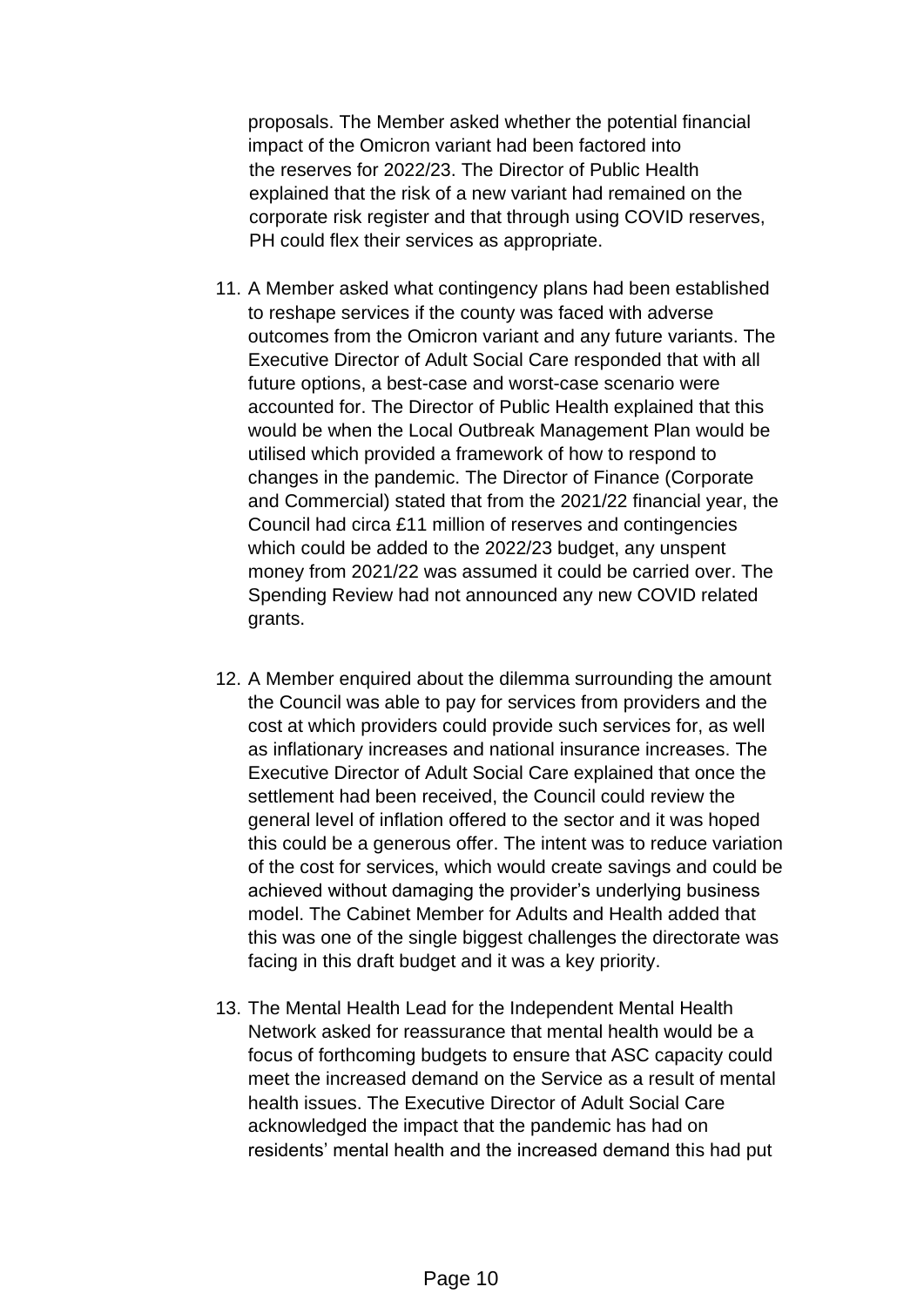on ASC services. The current system-wide approach to mental health was recognised as not working well in its current state. There was a desire to improve practice related to hospital discharges after an admission under the Mental Health Act and to provide solutions which promoted the individual's long-term wellbeing. The Strategic Finance Business Partner (ASC and PH) stated that the assumption of a continuation of the high level of demand for mental health services was built into the draft budget for 2022/23. The Mental Health Lead enquired about the impact on the voluntary, community and faith sector from the draft budget 2022/23. The Executive Director of Adult Social Care highlighted the crucial support provided by third-sector organisations and reassured Members that there was a commitment to maintaining funding for this sector. The Cabinet Member for Adults and Health endorsed the commitment to working with third-sector organisations and informed with Members about the recently held Mental Health Summit. The Director of Public Health highlighted the importance of financial investment and system-wide prevention work, this was shown through the Health and Wellbeing Strategy Refresh.

- 14. A Member asked for clarity regarding the closure of some care homes and the impacts this could present for residents, as well as the difficulties surrounding recruitment of staff. The Cabinet Member for Adults and Health acknowledged the important partnership work which had kept care homes open throughout the pandemic. The Member questioned why the Council was not utilising its reserves in order to make fewer cuts in such exceptional circumstances and increased demand. The Director of Finance (Corporate and Commercial) explained that the Council had large reserves due to the scale of the services it provided and to mitigate financial challenges of unexpected events. Financial resilience had been achieved in the last three years through lots of hard work. There had been increased investment in transformation programmes through use of reserves. The Strategic Finance Business Partner (ASC and PH) brought attention to the Capital Programme which had a significant amount of investment earmarked for ASC.
- 15. A Member asked what funding had been put in place to ensure residents were aware and engaged with the LD&A changing model of care, referencing feedback from a resident. The Executive Director of Adult Social Care explained that any large service changes must include consultation with residents. There had not yet been a general communication strategy, but the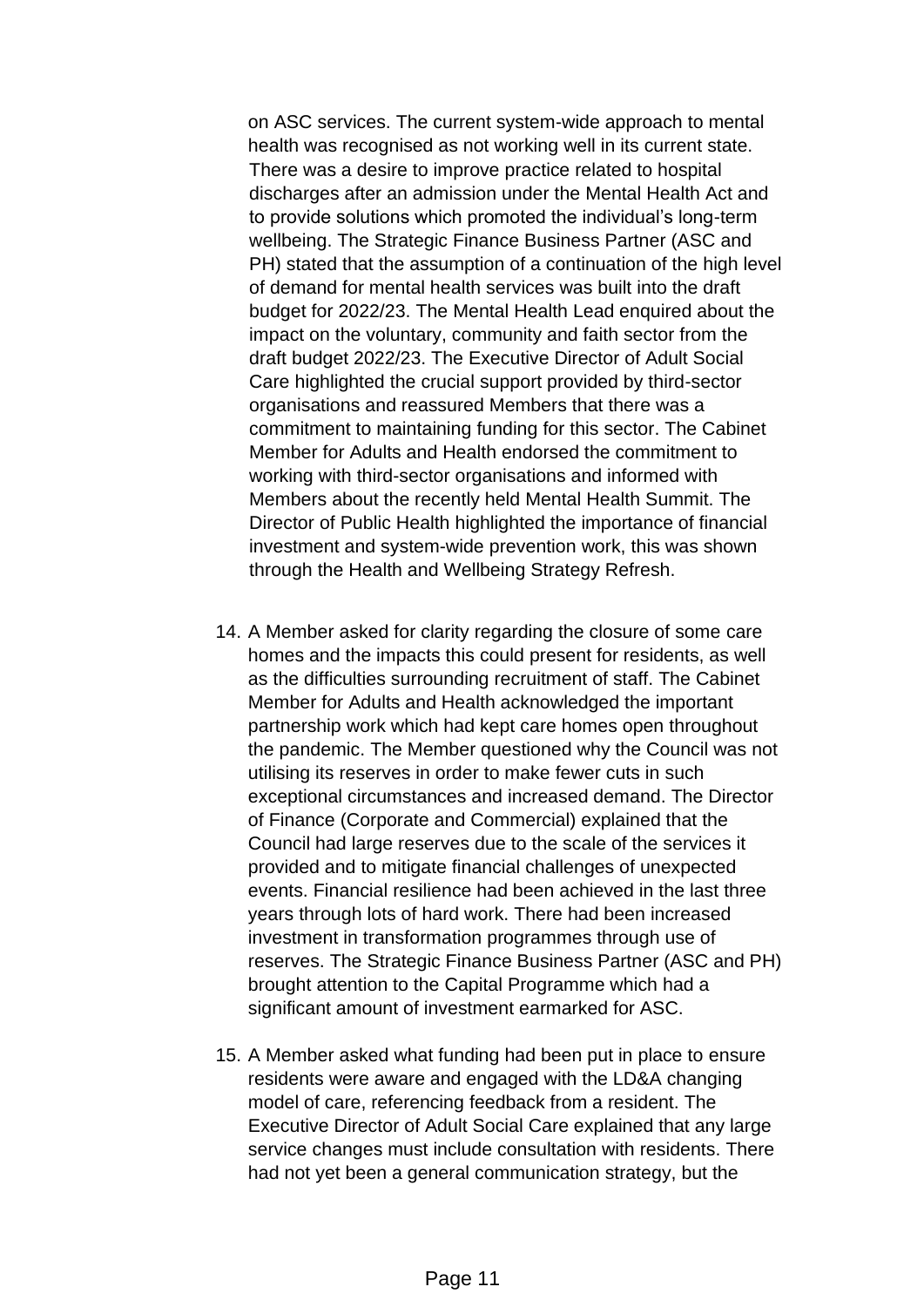feedback was noted. Another Member shared their concerns regarding a lack of communication with policy changes. The Executive Director stated that this would be taken away and a colleague would write to the Member in due course.

- 16. Regarding what cost implications were anticipated for the ASC budget as a result of winter pressures and the affect the Omicron variant could have on hospital discharges, the Executive Director of Adult Social Care stated that there would be cost implications if we entered into another crisis due to the Omicron variant. The Service was yet to reach a stage where it could not respond to the circumstances. However, there were problems with NHS community services, which needed to be addressed if individuals were to be discharged with greater needs.
- 17. A Member asked whether the strength-based approach had worked to deliver efficiencies. The Executive Director of Adult Social Care explained that, prior to the pandemic, this approach had delivered efficiencies over a number of years satisfactorily. If the Service remained in a perpetual crisis, then social workers would be dominated by responding to the crisis and residents in the community could fail to receive the appropriate response they required.
- 18. The Chairman enquired about how the efficiencies identified would help to tackle health inequalities and the impact on residents. The Director of Public Health explained that the efficiencies outlined in PH for the 2022/23 draft budget were relatively small and that they should not have any material impact on health inequalities. All of the PH spend was based on services that aimed to reduce health inequalities. The Strategic Finance Business Partner (ASC and PH) added that there were no significant changes to services provided as a result of planned efficiencies and other funding opportunities were being explored.

#### **Recommendation:**

The Select Committee agrees that, subsequent to this meeting, the Adults and Health Select Committee will agree wording for inclusion in the report to Cabinet regarding the draft budget and Medium-Term Financial Strategy, which is to be prepared jointly by the Council's four select committees.

#### **Actions/requests for further information:**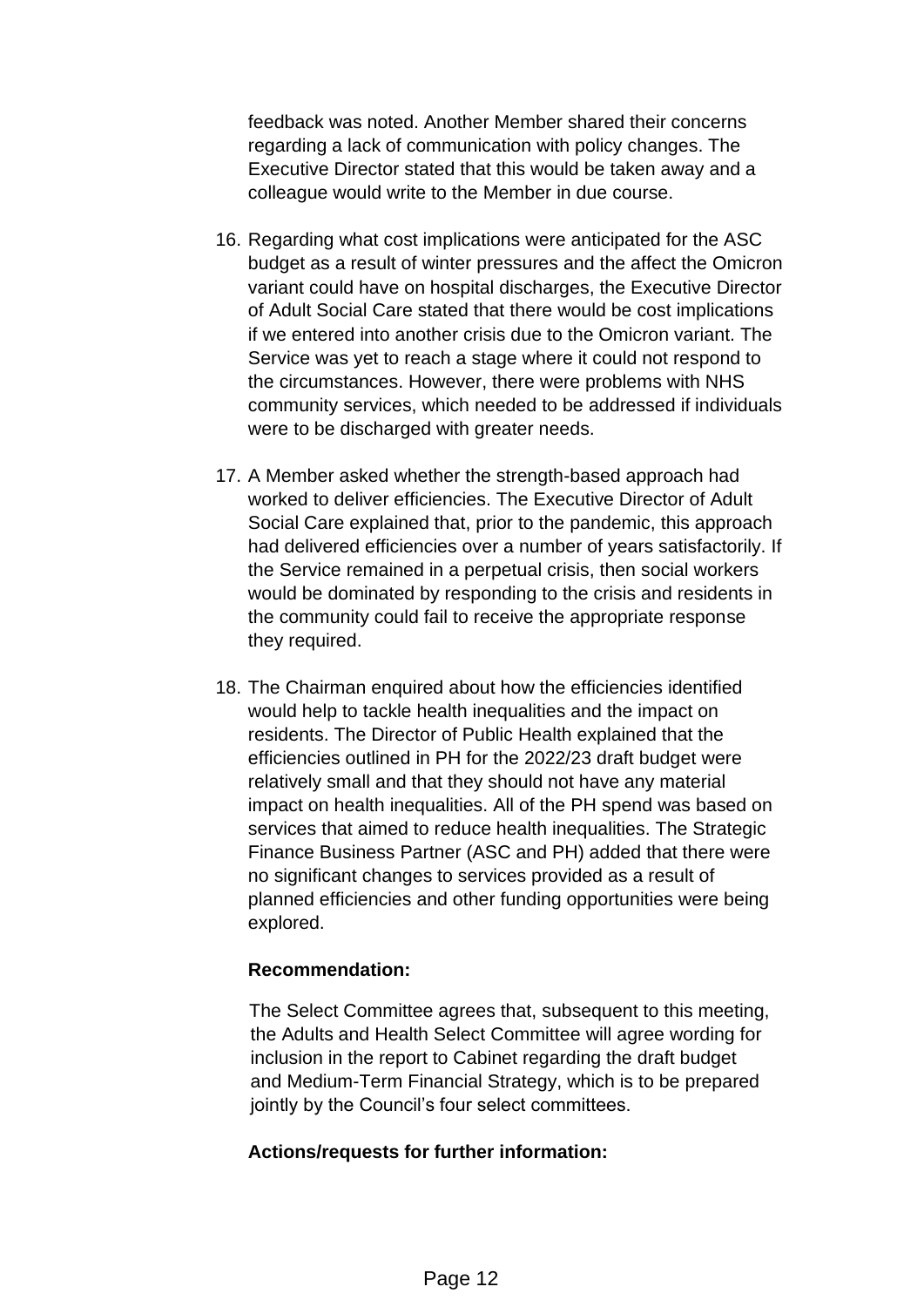The Cabinet Member for Adults and Health to feed back to the Select Committee her views and findings of the care home shadowing work she will be undertaking.

# **37/21 ADULT SOCIAL CARE COMPLAINTS APRIL - SEPTEMBER 2021 [Item 6]**

# **Witnesses:**

- Sinead Mooney, Cabinet Member for Adults and Health
- Simon White, Executive Director of Adult Social Care
- Kathryn Pyper, Senior Programme Manager (Adult Social Care)
- Kate Scribbins, Chief Executive Officer (Healthwatch Surrey)
- Nick Markwick, Co-Chair (Surrey Coalition of Disabled People)

# **Key points raised during the discussion:**

- 1. The Senior Programme Manager introduced the report and stated the importance of complaints within ASC and the learning opportunities they provided. Complaints received had increased from this time last year (2020), due to the impact of the pandemic. The Ombudsman investigated six complaints during quarters one and two, and of those, upheld three complaints. On a national scale, the Ombudsman tended to find fault more often with local authorities and providers. A monthly summary was produced for members of the ASC leadership team which covered complaints in their area and the learning that was emerging. Compliments were a useful insight into what was working well, themes of compliments would be featured in future reports. There was no formal process for recording issues of concern at this stage, but they would always be addressed by officers and recorded in case notes. Work was underway to launch a Quality of Practice Dashboard in ASC, the first phase to be launched in January 2021.
- 2. The Chairman asked about the timeline of achieving changes regarding learning from complaints and how such changes had been monitored. The Senior Programme Manager explained that in terms of learning that had emerged from a complaint, there would be an action plan in place which would be monitored to ensure the actions had been implemented. There was no response to address general themes of complaints, rather they were addressed on an individual basis. A lot of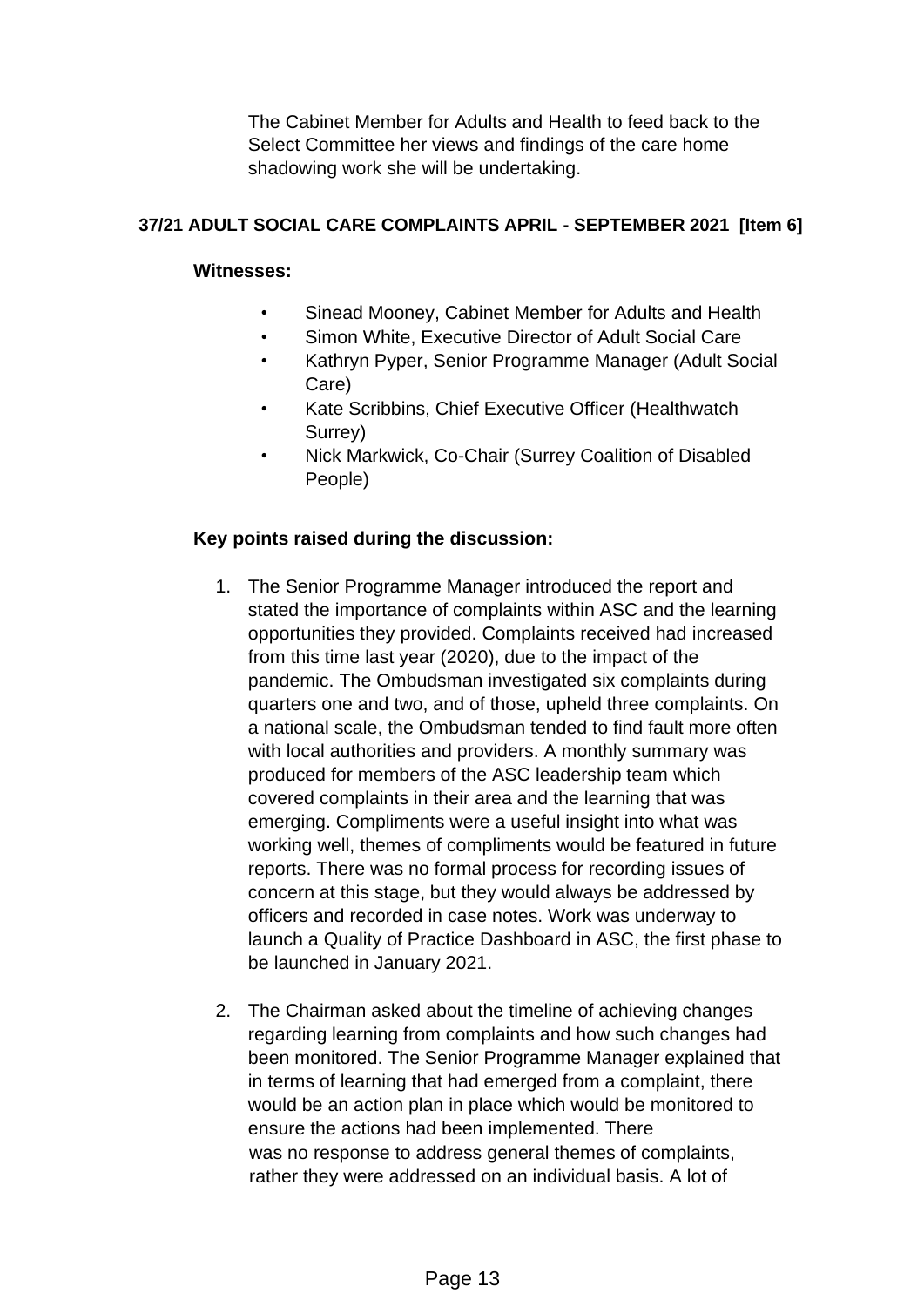improvement work was ongoing and occurred as businessasusual pieces of work. The Chairman questioned how robust the customer relations management technology was within the Service. The Senior Programme Manager shared that there was a new corporate system introduced a couple of years ago which was fairly robust, and it was within this system that actions and learnings were recorded.

- 3. The Chief Executive Officer (CEO) of Healthwatch Surrey highlighted the importance of the complaints process being well publicised and accessible to all, as well as the learning opportunities from issues of concern. The Senior Programme Manager explained that the 'listening to your views' leaflet had been refreshed and offered to community hubs, and replenishment of the stock could be offered. Best practice issued by the Care Quality Commission required residential homes to have a complaints procedure and complaints literature available to residents and families. The CEO asked how ASC assures itself that it is hearing complaints regarding all aspects of the Service, especially those in residential care, and from service users from all demographics. The Senior Programme Manager stated that at the moment, complaints were looked at in terms of the Service's main client groups, rather than in terms of protected characteristics. Work could be undertaken to review complaints received in this financial year using the categories of protected characteristics. The Chairman sought reassurance that there was a process in place to ensure complaints were heard from those who could be too afraid to make a formal complaint due to dependence on the staff. The Senior Programme Manager responded that complaints could be made anonymously to reduce fear when making a complaint. The Executive Director of Adult Social Care added that those who could be too afraid to complain were at the heart of safeguarding practices.
- 4. A Member asked how residents were informed about improvements following complaints that had been received. The Senior Programme Manager explained that when responding to the complainant in writing, it would always be explained what actions would be taken following their complaint. It would be assumed that the resident was satisfied with the response unless they said otherwise or went to the Ombudsman.
- 5. A Member asked about the classification regarding complaints on the area of 'PLD, Autism & Transition'. The Senior Programme Manager explained that this category included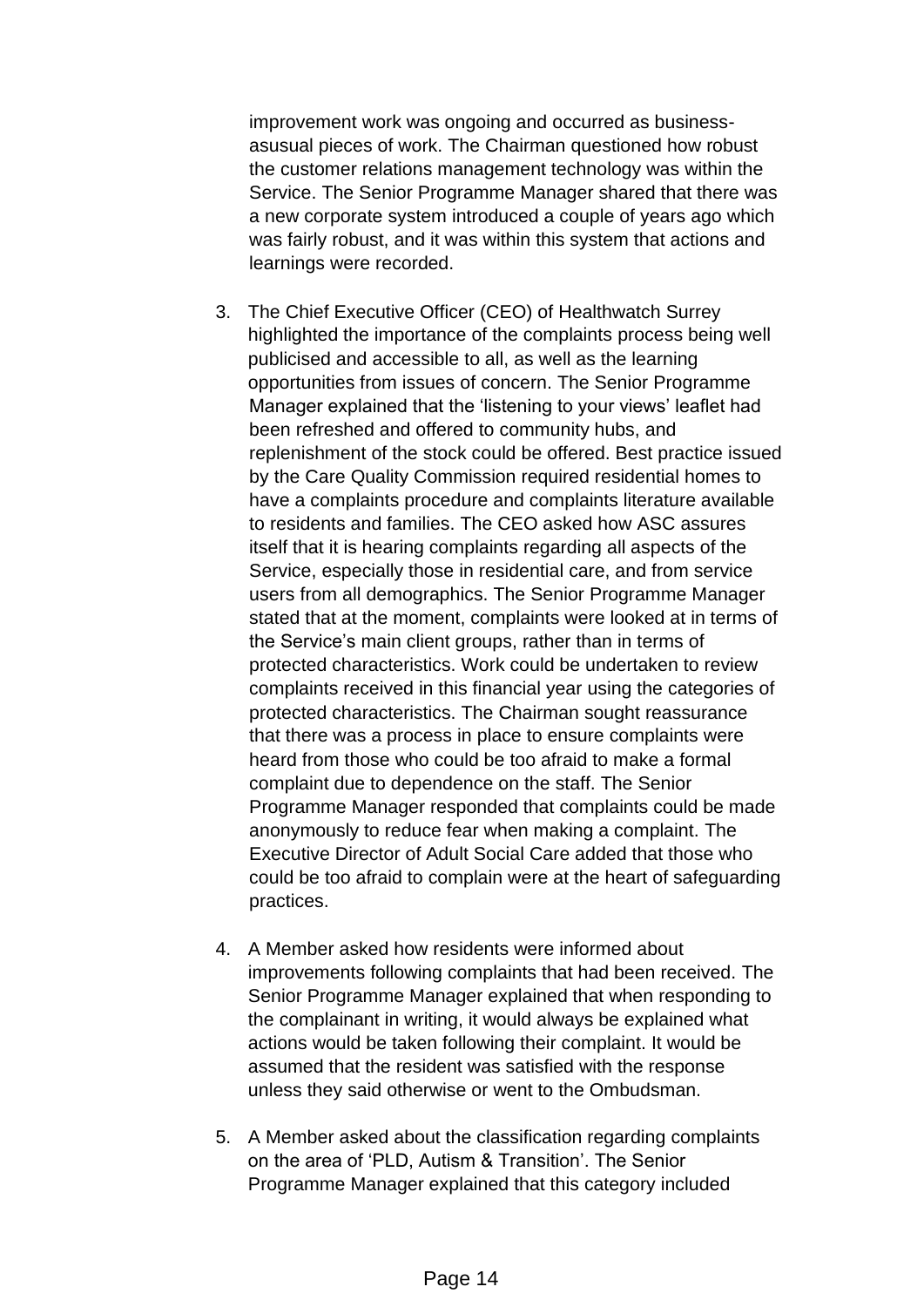complaints from all of those areas, but they could be separated in future reports. The Vice-Chairman asked whether an example of a summary of complaints provided to members of the ASC leadership team could be shared with the Select Committee Members. The Senior Programme Manager stated that an example could be shared with all personal details redacted due to General Data Protection Regulation. The Vice-Chairman enquired about whether the Members could sign up to the monthly ASC E-Brief. The Senior Programme Manager stated that this was an update just sent to ASC staff, however, there could be discussions about extending the audience.

- 6. A Member asked whether there were any plans to formalise the various forms of monitoring into one system. The Senior Programme Manager explained that all the practice information was being pulled together into the Quality of Practice Dashboard, which would include complaints and compliments. Through the Digital Front Door work, further methods of formalising this would be explored.
- 7. The Co-Chair of the Surrey Coalition of Disabled People asked whether there was a formal method of monitoring complaints made by staff themselves. The Senior Programme Manager explained that staff were always consulted when changes were made within the Service and there was a hope that staff would feel comfortable enough to raise concerns generally, but there was no formal process of recording such complaints. The Chairman asked whether there were any plans to introduce this. The Senior Programme Manager explained that staff were regularly involved in discussions and focus groups to ensure their views were heard, but there were no plans to introduce a formal process.
- 8. The Chairman asked about the training provided to staff to gather information that could represent issues of concern and how staff channelled complaints. The Senior Programme Manager explained that a monthly training course was held for members of staff and it was well attended. The Chairman queried whether this was the case for agency staff as well. The Senior Programme Manager thought this would be part of the standard induction but would need to check. Staff could also drop into lunchtime learning sessions which occur each month. The Chairman asked whether attendance to training sessions for staff was recorded. The Senior Programme Manager explained that there would be a report available regarding who had attended each training session and the expectation was that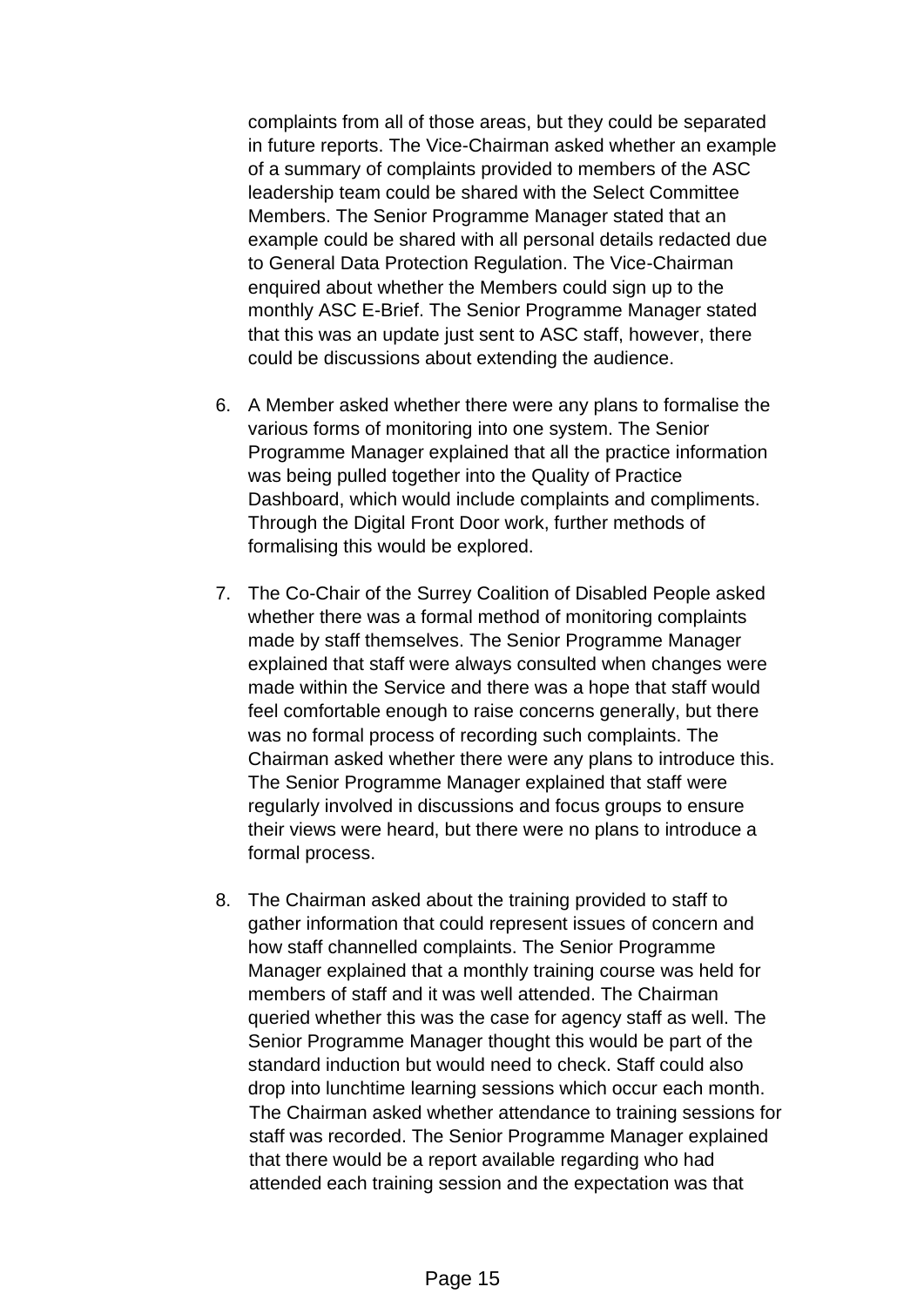senior managers were responsible for monitoring attendance of their team. Attendance was not recorded for lunchtime learning sessions as they were purely voluntary.

9. The Chairman asked how complaints are shared with any relevant stakeholders. The Senior Programme Manager explained that the Council would lead on the complaints and would liaise with partner agencies to receive their input and for them to complete their part of the investigation. The Council would then respond on behalf of partner agencies which were involved.

# **Recommendation:**

The Select Committee recommends that a way of formally monitoring "issues of concern" is developed to ensure complaints and comments made by residents and staff that do not go through formal complaints process are logged, monitored and learnt from, and that the Council works closely with Healthwatch Surrey to ensure that as wide a range of feedback as possible is collected as part of this process.

### **Actions/requests for further information:**

- i. Senior Programme Manager to ensure complaints literature is replenished in all settings across Surrey.
- ii. Senior Programme Manager to provide the Select Committee with an example of an E-Brief.
- iii. Senior Programme Manager to provide the Select Committee with an example of a summary of complaints provided to the leadership team.
- iv. Senior Programme Manager to ensure that future Adult Social Care Complaints reports to the Select Committee include:
	- a. Detailed summaries of complaints where learning was identified and implemented (as referenced in Paragraph 29),
	- b. Key messages relating to complaints received by providers and how they are being addressed (as referenced in Paragraph 31),
	- c. Breakdown of complaints received from residents from all demographics across Surrey,
	- d. A breakdown of complaints received regarding the Learning Disabilities, Autism and Transition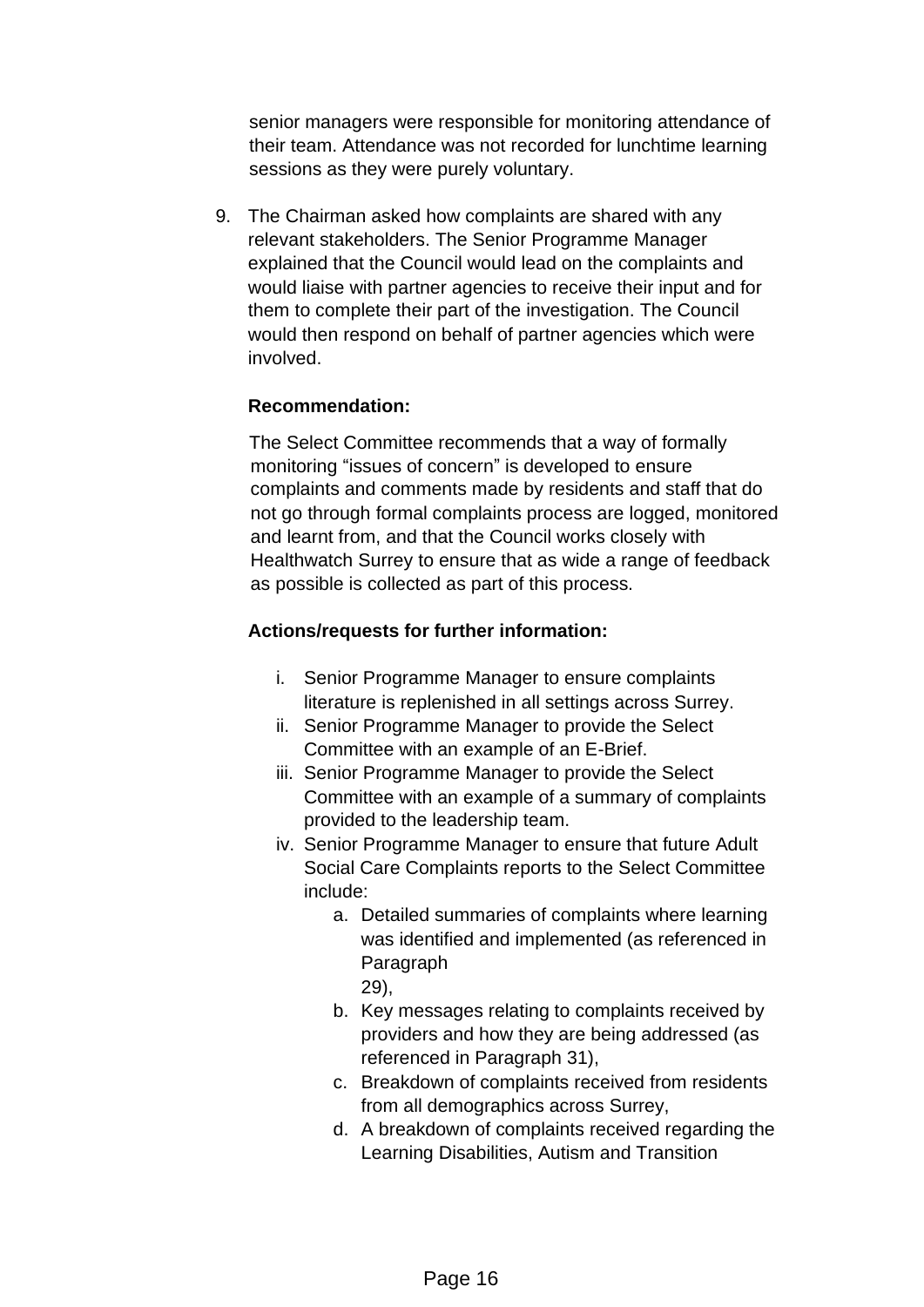service and the specific areas to which these complaints are related.

# **38/21 RECOMMENDATIONS TRACKER AND FORWARD WORK PROGRAMME [Item 7]**

### **Key points raised during the discussion:**

None.

#### **Recommendation:**

The Select Committee noted the Recommendation Tracker and Forward Work Programme.

### **39/21 DATE OF THE NEXT MEETING [Item 8]**

The next meeting of the Select Committee will be held on 14 January 2022.

**\_\_\_\_\_\_\_\_\_\_\_\_\_\_\_\_\_\_\_\_\_\_\_\_\_\_\_\_\_\_\_\_\_\_\_\_\_\_\_\_\_\_\_\_\_\_\_\_\_\_\_\_\_\_\_\_\_\_\_\_\_\_** 

Meeting ended at: 1.41 pm

**Chairman**